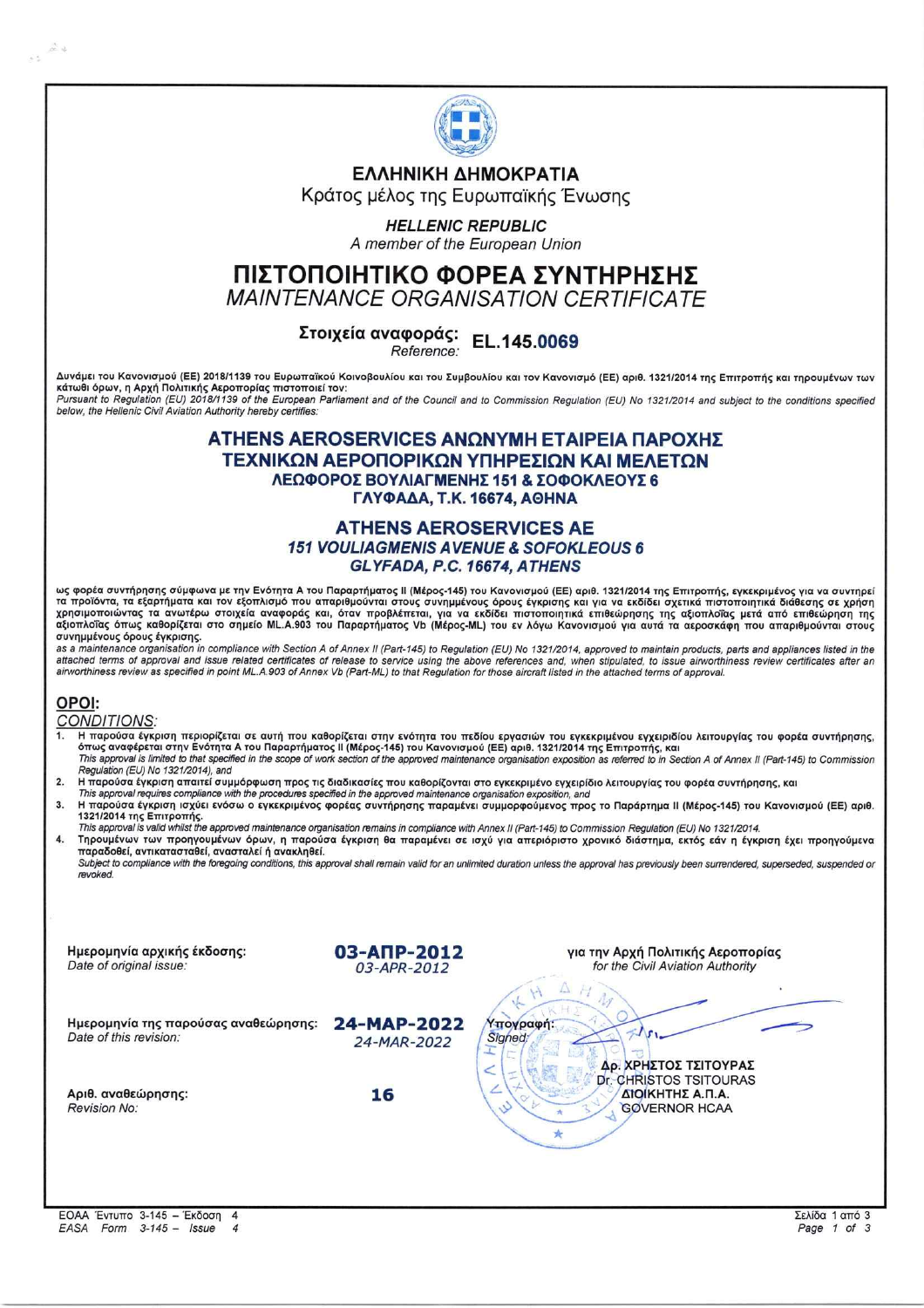| ΦΟΡΕΑΣ ΣΥΝΤΗΡΗΣΗΣ<br>ΟΡΟΙ ΕΓΚΡΙΣΗΣ<br><b>MAINTENANCE ORGANISATION</b><br><i>TERMS OF APPROVAL</i>                                                                                                |                                                          |                                                                                                                                                                                                                                                                                                                                                                                                                                                                                                                                                                                                                                                                                    |                     |                              |  |  |
|--------------------------------------------------------------------------------------------------------------------------------------------------------------------------------------------------|----------------------------------------------------------|------------------------------------------------------------------------------------------------------------------------------------------------------------------------------------------------------------------------------------------------------------------------------------------------------------------------------------------------------------------------------------------------------------------------------------------------------------------------------------------------------------------------------------------------------------------------------------------------------------------------------------------------------------------------------------|---------------------|------------------------------|--|--|
| Στοιχεία αναφοράς:<br>EL.145,0069<br>Reference:                                                                                                                                                  |                                                          |                                                                                                                                                                                                                                                                                                                                                                                                                                                                                                                                                                                                                                                                                    |                     |                              |  |  |
| ΑΤΗΕΝS AEROSERVICES ΑΝΩΝΥΜΗ ΕΤΑΙΡΕΙΑ ΠΑΡΟΧΗΣ<br>ΤΕΧΝΙΚΩΝ ΑΕΡΟΠΟΡΙΚΩΝ ΥΠΗΡΕΣΙΩΝ ΚΑΙ ΜΕΛΕΤΩΝ<br>Φορέας:<br>ΛΕΩΦΟΡΟΣ ΒΟΥΛΙΑΓΜΕΝΗΣ 151 & ΣΟΦΟΚΛΕΟΥΣ 6<br>Organisation:<br>ΓΛΥΦΑΔΑ, Τ.Κ. 16674, ΑΘΗΝΑ |                                                          |                                                                                                                                                                                                                                                                                                                                                                                                                                                                                                                                                                                                                                                                                    |                     |                              |  |  |
| <b>ATHENS AEROSERVICES AE</b><br><b>151 VOULIAGMENIS AVENUE &amp; SOFOKLEOUS 6</b><br>GLYFADA, P.C. 16674, ATHENS                                                                                |                                                          |                                                                                                                                                                                                                                                                                                                                                                                                                                                                                                                                                                                                                                                                                    |                     |                              |  |  |
| <b>КАТНГОРІА</b><br><b>CLASS</b>                                                                                                                                                                 | <b>IKANOTHTA</b><br><b>RATING</b>                        | ΠΕΡΙΟΡΙΣΜΟΣ (*)<br>LIMITATION (*)                                                                                                                                                                                                                                                                                                                                                                                                                                                                                                                                                                                                                                                  | BΑΣΗ<br><b>BASE</b> | <b><i>FPAMMH</i></b><br>LINE |  |  |
| ΑΕΡΟΣΚΑΦΗ<br><b>AIRCRAFT</b>                                                                                                                                                                     | Α1 Αεροπλάνα άνω των 5700 kg<br>Aeroplanes above 5700 kg | <b>Airbus A300-600</b><br>Airbus A318/A319/A320/A321<br>Airbus A319/A320/A321<br>Airbus A330<br>Airbus A340<br>Airbus A380<br>ATR 42-200/300 series<br>ATR 42-400/500/72-212A<br>ATR 72-100/200 series<br>Boeing 737-300/400/500<br>Boeing 737-600/700/800/900<br>Boeing 737-7/8/9<br>Boeing 747-200/300<br>Boeing 757-200/300<br>Boeing 767-200/300/400<br>Boeing 777-200/300<br>Boeing 787-8/9/10<br><b>Bombardier BD-500 Series</b><br>Bombardier CL-600-2B16<br>Embraer EMB-135/145<br><b>Embraer ERJ-170 Series</b><br><b>Embraer ERJ-190 Series</b><br>Falcon 900EX EASy<br>Falcon 2000<br>Falcon 2000EX EASy<br><b>Falcon 7X</b><br>Fokker 50/60 Series<br>Cessna 560XL/XLS | OXI<br><b>NO</b>    | NAI*<br>YES*                 |  |  |

 $\sim$  s  $^{-20\%}$